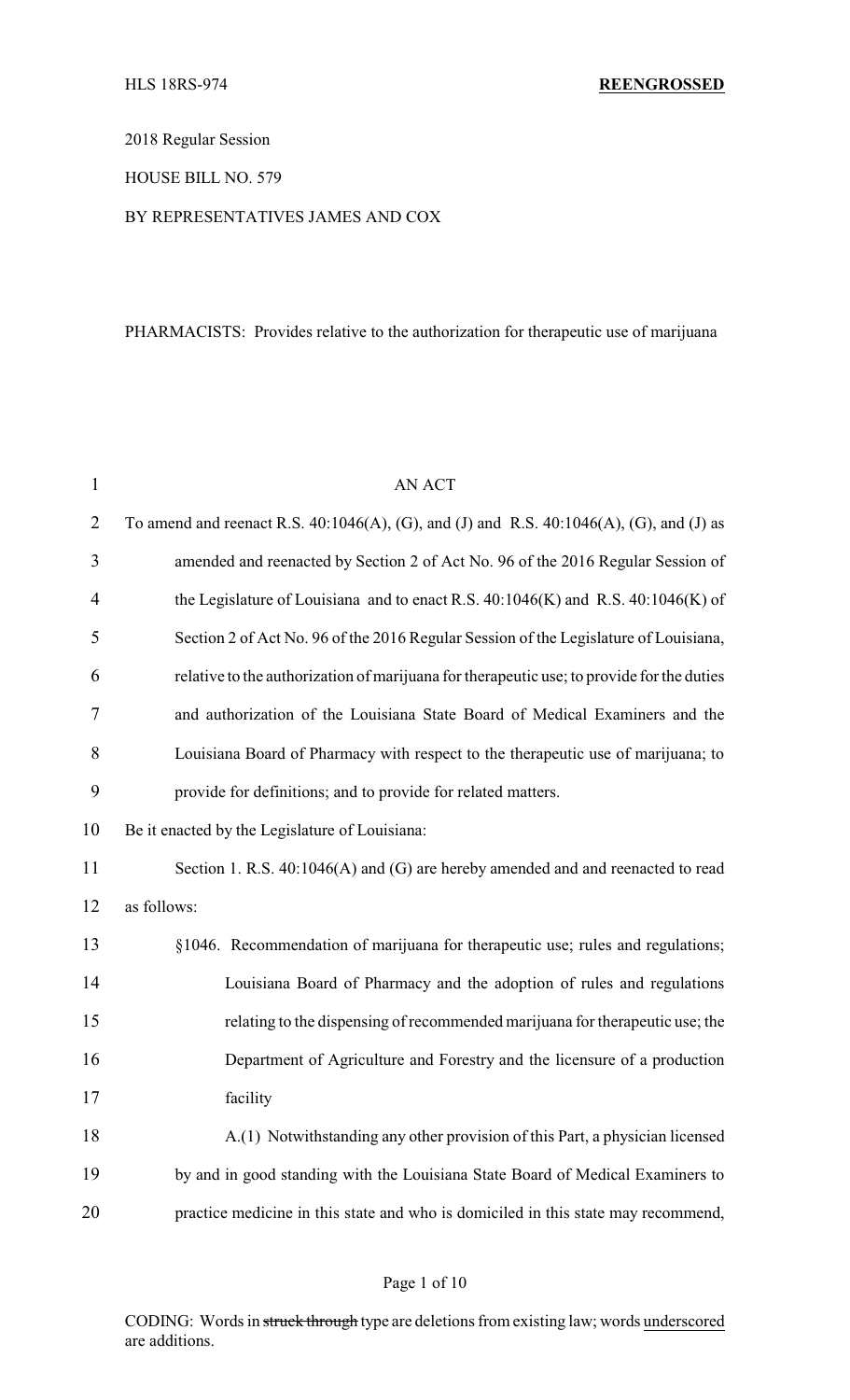in any form as permitted by the rules and regulations of the Louisiana Board of Pharmacy except for inhalation, and raw or crude marijuana, tetrahydrocannabinols, or a chemical derivative of tetrahydrocannabinols for therapeutic use by patients clinically diagnosed as suffering from a debilitating medical condition.

 (2)(a) For purposes of this Subsection, "debilitating medical condition" means cancer, glaucoma, Parkinson's disease, positive status for human immunodeficiency virus, acquired immune deficiency syndrome, cachexia or wasting syndrome, seizure disorders, epilepsy, spasticity, severe muscle spasms, 9 intractable pain, Crohn's disease, muscular dystrophy, or multiple sclerosis, or post-10 traumatic stress disorder.

 (b) Intractable pain means a pain state in which the cause of the pain cannot be removed or otherwise treated with the consent of the patient and which, in the generally accepted course of medical practice, no relief or cure of the cause of the pain is possible, or none has been found after reasonable efforts. It is pain so chronic and severe as to otherwise warrant an opiate prescription.

 (c) The Louisiana State Board of Medical Examiners shall adopt rules relating to the approval or denial of additional qualifying conditions.

 (d) If the United States Food and Drug Administration approves the use of medical marijuana in the same form provided for in this Part for any debilitating medical condition specifically identified in this Paragraph, that medical condition shall no longer be covered by the provisions of this Part.

 $\text{(e)}$  (e) If the United States Food and Drug Administration approves the use of medical marijuana in a form or derivative different than provided for in this Part for any debilitating medical condition specifically identified in this Paragraph, the disease state shall remain covered by the provisions of this Part. The patient shall first be treated by the approved form or derivative of medical marijuana through utilization of step therapy or fail first protocols. If, after use of the United States Food and Drug Administration approved form or derivative of medical marijuana, the physician determines that the preferred treatment required under step therapy or

CODING: Words in struck through type are deletions from existing law; words underscored are additions.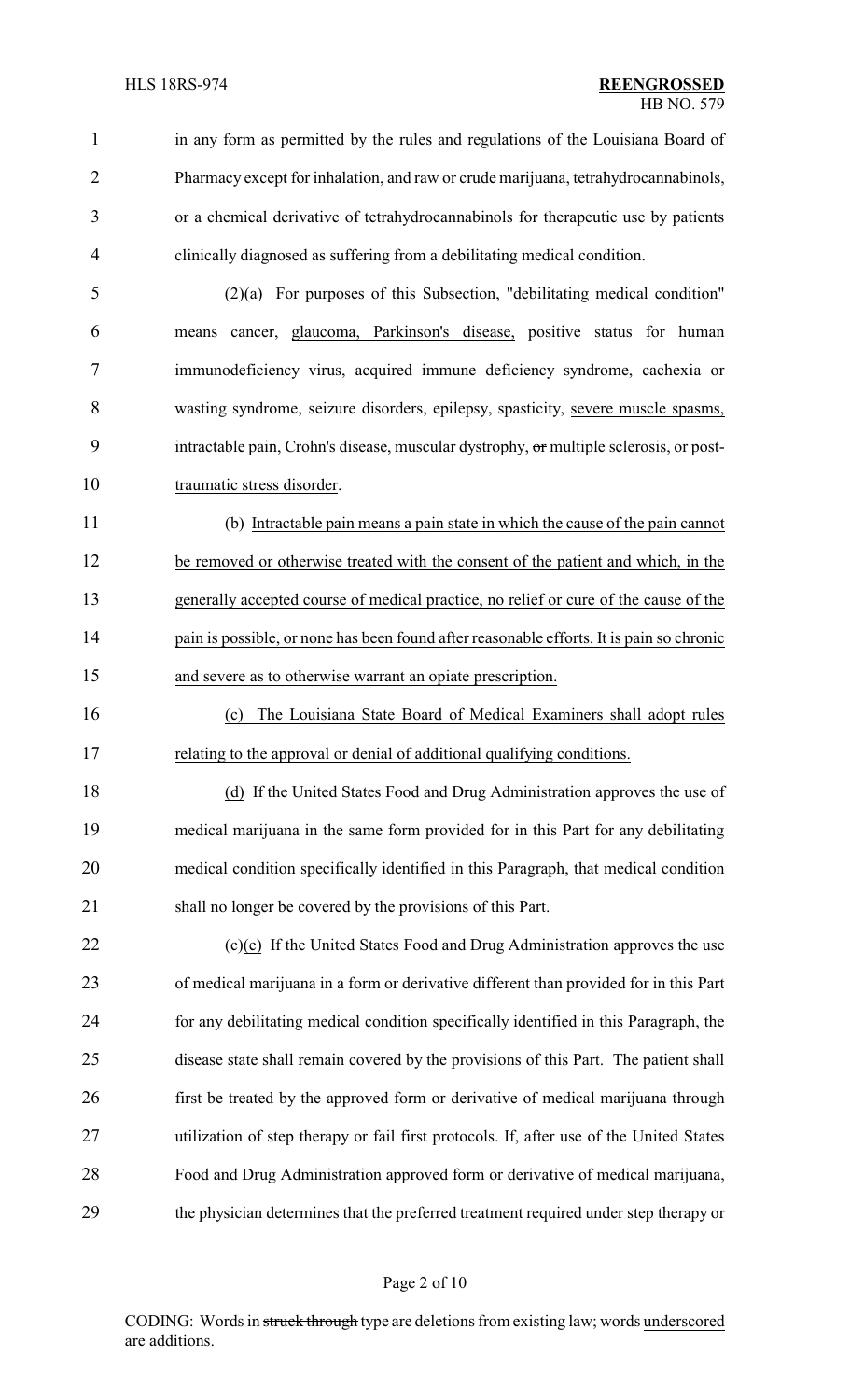1 fail first protocol has been ineffective in the treatment of the patient's debilitating medical condition, he may recommend the form of medical marijuana provided for in this Part for use by the patient as medically necessary.

 (3) For purposes of this Part, "recommend" or "recommended" means an order from a physician domiciled in Louisiana and licensed and in good standing with the Louisiana State Board of Medical Examiners and authorized by the board to recommend medical marijuana that is patient-specific and disease-specific in accordance with Paragraph (2) of this Subsection, and is communicated by any means allowed by the Louisiana Board of Pharmacy to a Louisiana-licensed pharmacist in a Louisiana-permitted dispensing pharmacyas described in Subsection G of this Section, and is preserved on file as required by Louisiana law or federal law regarding medical marijuana.

 (4) Physicians shall may recommend use of medical marijuana for treatment of debilitating medical conditions in accordance with rules and regulations promulgated by the Louisiana State Board of Medical Examiners.

 (5) Any member of the public may petition the Louisiana State Board of Medical Examiners for the addition of serious medical conditions and medical marijuana treatment options.

 (6) The Louisiana State Board of Medical Examiners shall submit to the Senate and House committees on health and welfare on an annual basis not less than sixty days prior to the beginning of the regular session of the legislature a report as 22 to any additional diseases or medical conditions that should will be added to the list of eligible diseases and conditions for recommendation pursuant to review of public notice and comment.

 $*$  \* \* \*

 G.(1) The Louisiana Board of Pharmacy shall develop an annual, nontransferable specialty license for a pharmacy to dispense recommended marijuana for therapeutic use and shall limit the number of such licenses granted in the state to no more than ten licensees. The Louisiana Board of Pharmacy shall

## Page 3 of 10

CODING: Words in struck through type are deletions from existing law; words underscored are additions.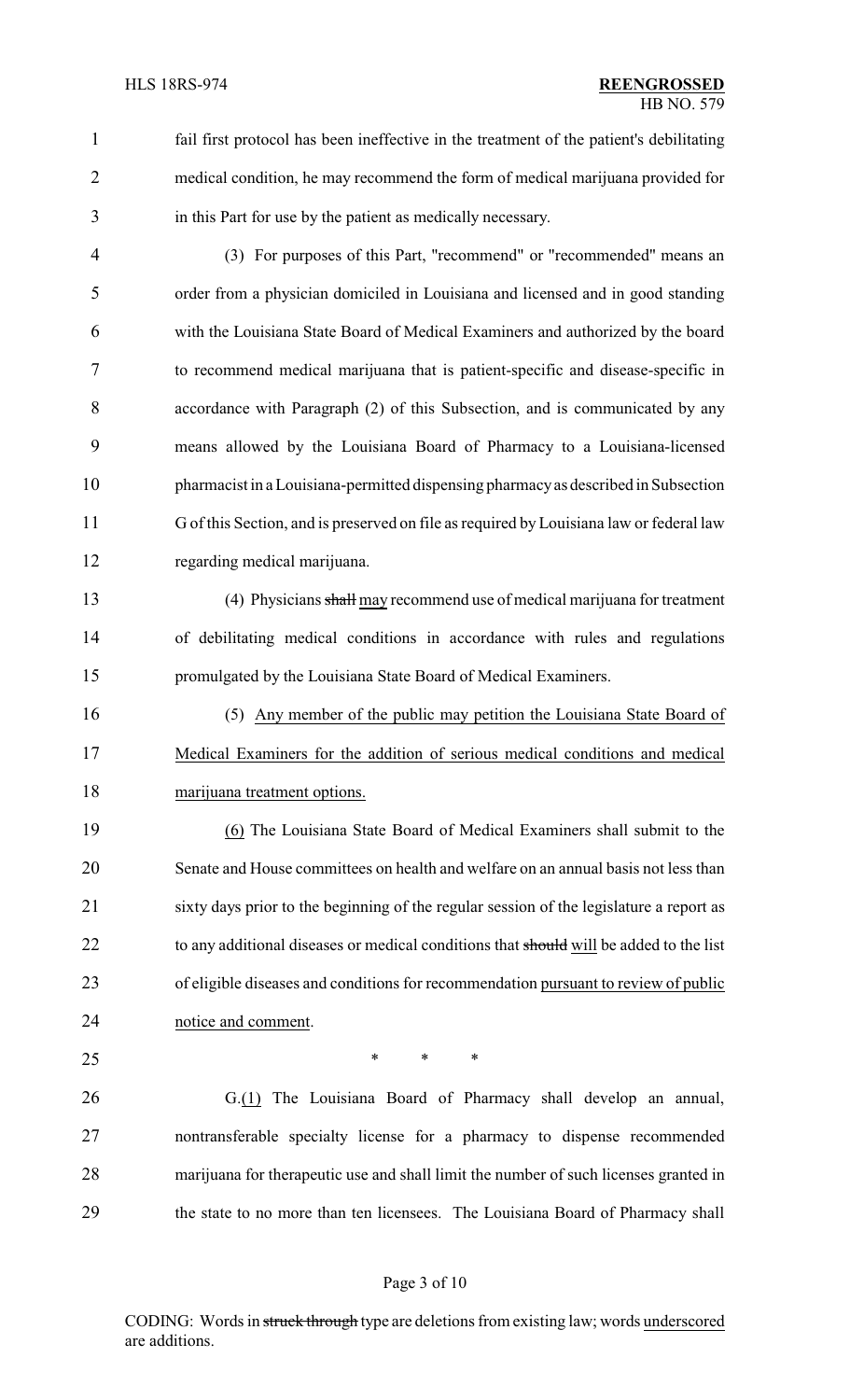| $\mathbf{1}$ | develop rules and regulations regarding the geographical locations of dispensing          |
|--------------|-------------------------------------------------------------------------------------------|
| 2            | pharmacies in Louisiana.                                                                  |
| 3            | Pharmacists licensed pursuant to this Section may dispense medical<br>(2)                 |
| 4            | marijuana to patients enrolled in the state-sponsored medical marijuana program in        |
| 5            | Louisiana, their caregivers, and minor patients' domiciliary parents.                     |
| 6            | Licensed dispensing pharmacies may not dispense raw or crude<br>(3)                       |
| 7            | marijuana to a patient or a parent or caregiver of a patient.                             |
| 8            | $\ast$<br>$\ast$<br>$\ast$                                                                |
| 9            | J. Notwithstanding any other provision of law to the contrary, employers and              |
| 10           | their worker's compensation insurers shall not be obliged or ordered to pay for           |
| 11           | medical marijuana in claims arising under Title 23 of the Louisiana Revised Statutes      |
| 12           | of 1950, the Louisiana Workers' Compensation Law.                                         |
| 13           | $K1$ . The provisions of this Section shall terminate on January 1, 2020.                 |
| 14           | Section 2. R.S. 40:1046(A) and (G) as amended and reenacted by Section 2 of Act           |
| 15           | No. 96 of the 2016 Regular Session of the Legislature of Louisiana are hereby amended and |
| 16           | reenacted to read as follows:                                                             |
| 17           | Section 2. R.S. 40:1046 is hereby amended and reenacted to read as follows:               |
| 18           | §1046. Prescription of marijuana for therapeutic use; rules and regulations;              |
| 19           | Louisiana Board of Pharmacy and the adoption of rules and                                 |
| 20           | regulations relating to the dispensing of prescribed marijuana for                        |
| 21           | therapeutic use; the Department of Agriculture and Forestry and the                       |
| 22           | licensure of a production facility                                                        |
| 23           | A.(1) Notwithstanding any other provision of this Part, a physician                       |
| 24           | licensed by and in good standing with the Louisiana State Board of                        |
| 25           | <b>Medical Examiners</b> to practice medicine in this state and who is domiciled          |
| 26           | in this state may prescribe, in any form as permitted by the rules and                    |
| 27           | regulations of the Louisiana Board of Pharmacy except for inhalation, and                 |
| 28           | raw or crude marijuana, tetrahydrocannabinols, or a chemical derivative of                |
| 29           | tetrahydrocannabinols for therapeutic use by patients clinically diagnosed as             |

# Page 4 of 10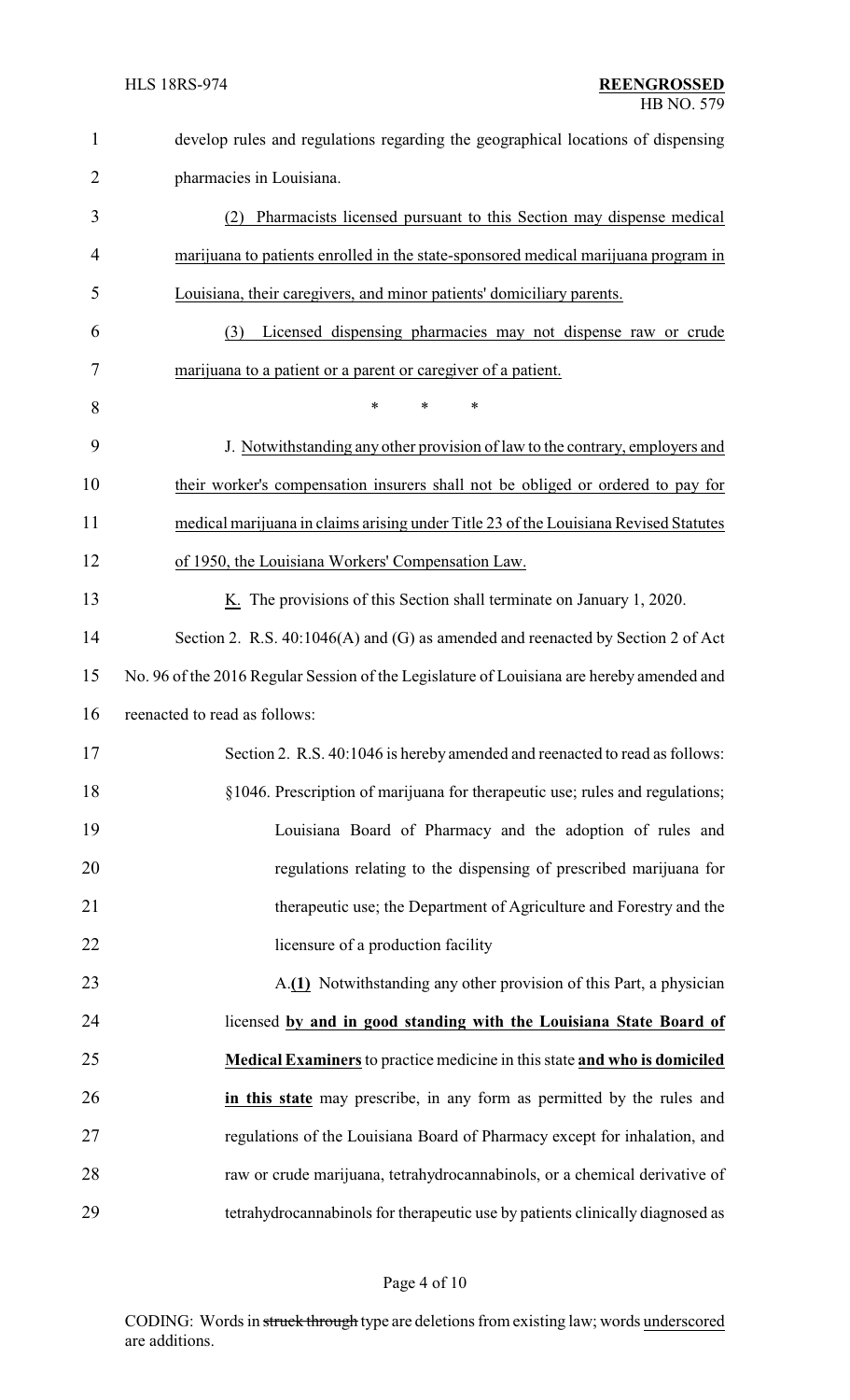suffering from **a debilitating medical condition** glaucoma, symptoms resulting from the administration of chemotherapy cancer treatment, and spastic quadriplegia in accordance with rules and regulations promulgated by the Louisiana State Board of Medical Examiners. The Louisiana State Board of Medical Examiners shall submit to the Senate and House committees on health and welfare on an annual basis not less than sixty days prior to the beginning of the regular session of the legislature a report as to any additional diseases or medical conditions that should be added to the list of eligible diseases and conditions for prescription. **(2)(a) For purposes of this Subsection, "debilitating medical condition" means cancer, glaucoma, positive status for human immunodeficiency virus, acquired immune deficiency syndrome, cachexia or wasting syndrome, seizure disorders, epilepsy, spasticity, severe muscle spasms, intractable pain, Crohn's disease, muscular dystrophy, or multiple sclerosis, or post-traumatic stress disorder. (b) Intractable pain means a pain state in which the cause of the pain cannot be removed or otherwise treated with the consent of the patient and which, in the generally accepted course of medical practice, no relief or cure of the cause of the pain is possible, or none has been**

 **found after reasonable efforts. It is pain so chronic and severe as to otherwise warrant an opiate prescription.**

 **(c) The Louisiana State Board of Medical Examiners shall adopt rules relating to the approval or denial of additional qualifying conditions**.

 **(b) (d) If the United States Food and Drug Administration approves the use of medical marijuana in the same form provided for in this Part for any debilitating medical condition specifically identified in this Paragraph, that medical condition shall no longer be covered by the provisions of this Part.**

#### Page 5 of 10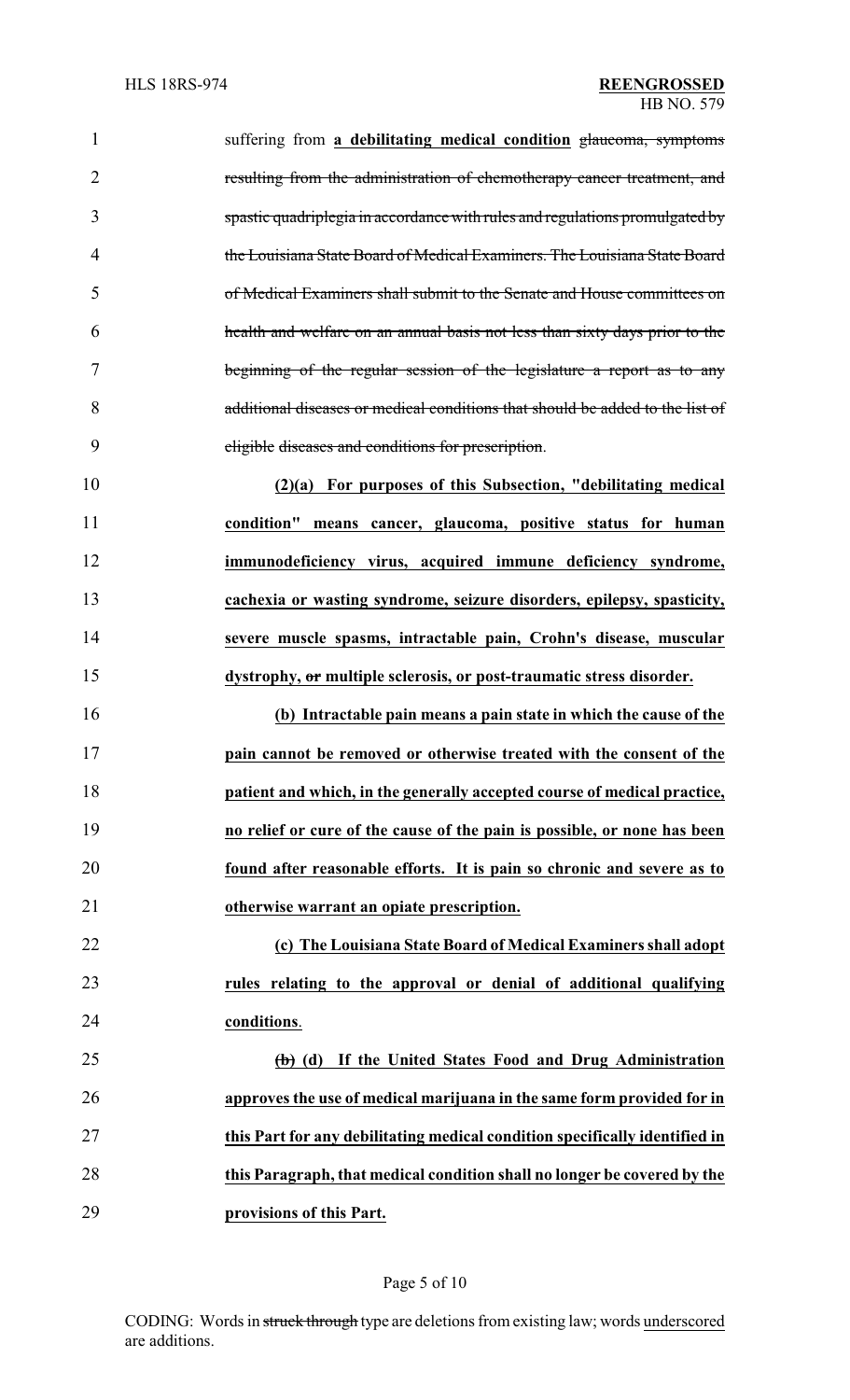| $\mathbf{1}$   | (c) (e) If the United States Food and Drug Administration                   |
|----------------|-----------------------------------------------------------------------------|
| $\overline{2}$ | approves the use of medical marijuana in a form or derivative different     |
| 3              | than provided for in this Part for any debilitating medical condition       |
| $\overline{4}$ | specifically identified in this Paragraph, the disease state shall remain   |
| 5              | covered by the provisions of this Part. The patient shall first be treated  |
| 6              | by the approved form or derivative of medical marijuana through             |
| 7              | utilization of step therapy or fail first protocols. If, after use of the   |
| 8              | United States Food and Drug Administration approved form or                 |
| 9              | derivative of medical marijuana, the physician determines that the          |
| 10             | preferred treatment required under step therapy or fail first protocol      |
| 11             | has been ineffective in the treatment of the patient's debilitating medical |
| 12             | condition, he may prescribe the form of medical marijuana provided for      |
| 13             | in this Part for use by the patient as medically necessary.                 |
| 14             | (3) For purposes of this Part, "prescribe" or "prescription"                |
| 15             | means an order from a physician domiciled in Louisiana and licensed         |
| 16             | and in good standing with the Louisiana Board of Medical Examiners          |
| 17             | and authorized by the board to prescribe medical marijuana that is          |
| 18             | patient-specific and disease-specific in accordance with Paragraph (2) of   |
| 19             | this Subsection, and is communicated by any means allowed by the            |
| 20             | Louisiana Board of Pharmacy to a Louisiana-licensed pharmacist in a         |
| 21             | Louisiana-permitted dispensing pharmacy as described in Subsection G        |
| 22             | of this Section, and is preserved on file as required by Louisiana law or   |
| 23             | federal law regarding medical marijuana.                                    |
| 24             | (4) Physicians shall may prescribe the use of medical marijuana             |
| 25             | for treatment of debilitating medical conditions in accordance with rules   |
| 26             | and regulations promulgated by the Louisiana State Board of Medical         |
| 27             | <b>Examiners.</b>                                                           |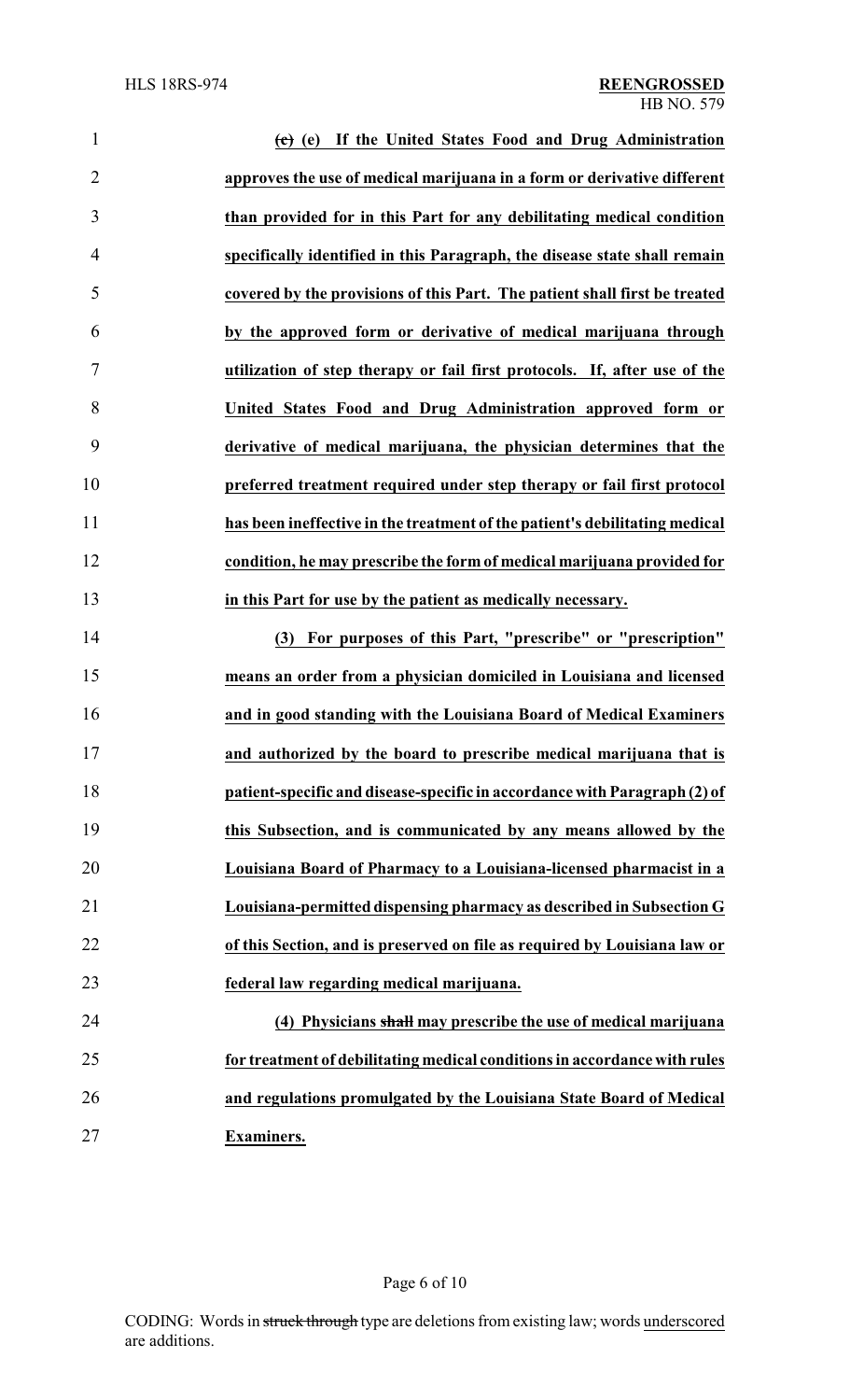| $\mathbf{1}$   | (5) Any member of the public may petition the Louisiana State                        |
|----------------|--------------------------------------------------------------------------------------|
| $\overline{2}$ | Board of Medical Examiners for the addition of serious medical                       |
| 3              | conditions and medical marijuana treatment options.                                  |
| $\overline{4}$ | (5) (6) The Louisiana State Board of Medical Examiners shall                         |
| 5              | submit to the Senate and House committees on health and welfare on an                |
| 6              | annual basis not less than sixty days prior to the beginning of the regular          |
| 7              | session of the legislature a report as to any additional diseases or medical         |
| 8              | conditions that should will be added to the list of eligible diseases and            |
| 9              | conditions for recommendation pursuant to review of public notice and                |
| 10             | comment.                                                                             |
| 11             | *<br>$\ast$<br>∗                                                                     |
| 12             | <b>H.G.(1)</b> The Louisiana Board of Pharmacy shall develop an annual,              |
| 13             | nontransferable specialty license for a pharmacy to dispense prescribed              |
| 14             | marijuana for therapeutic use and shall limit the number of such licenses            |
| 15             | granted in the state to no more than ten licensees. The Louisiana Board of           |
| 16             | Pharmacy shall develop rules and regulations regarding the geographical              |
| 17             | locations of dispensing pharmacies in Louisiana.                                     |
| 18             | (2) Pharmacists licensed pursuant to this Section may dispense                       |
| 19             | medical marijuana to patients enrolled in the state-sponsored medical                |
| 20             | marijuana program in Louisiana, their caregivers, and minor patients'                |
| 21             | domiciliary parents.                                                                 |
| 22             | (3) Licensed dispensing pharmacies may not dispense raw or                           |
| 23             | crude marijuana to a patient or a parent or caregiver of a patient.                  |
| 24             | *<br>$\ast$<br>$\ast$                                                                |
| 25             | J. Notwithstanding any other provision of law to the contrary, employers and         |
| 26             | their worker's compensation insurers shall not be obliged or ordered to pay for      |
| 27             | medical marijuana in claims arising under Title 23 of the Louisiana Revised Statutes |
| 28             | of 1950, the Louisiana Workers' Compensation Law.                                    |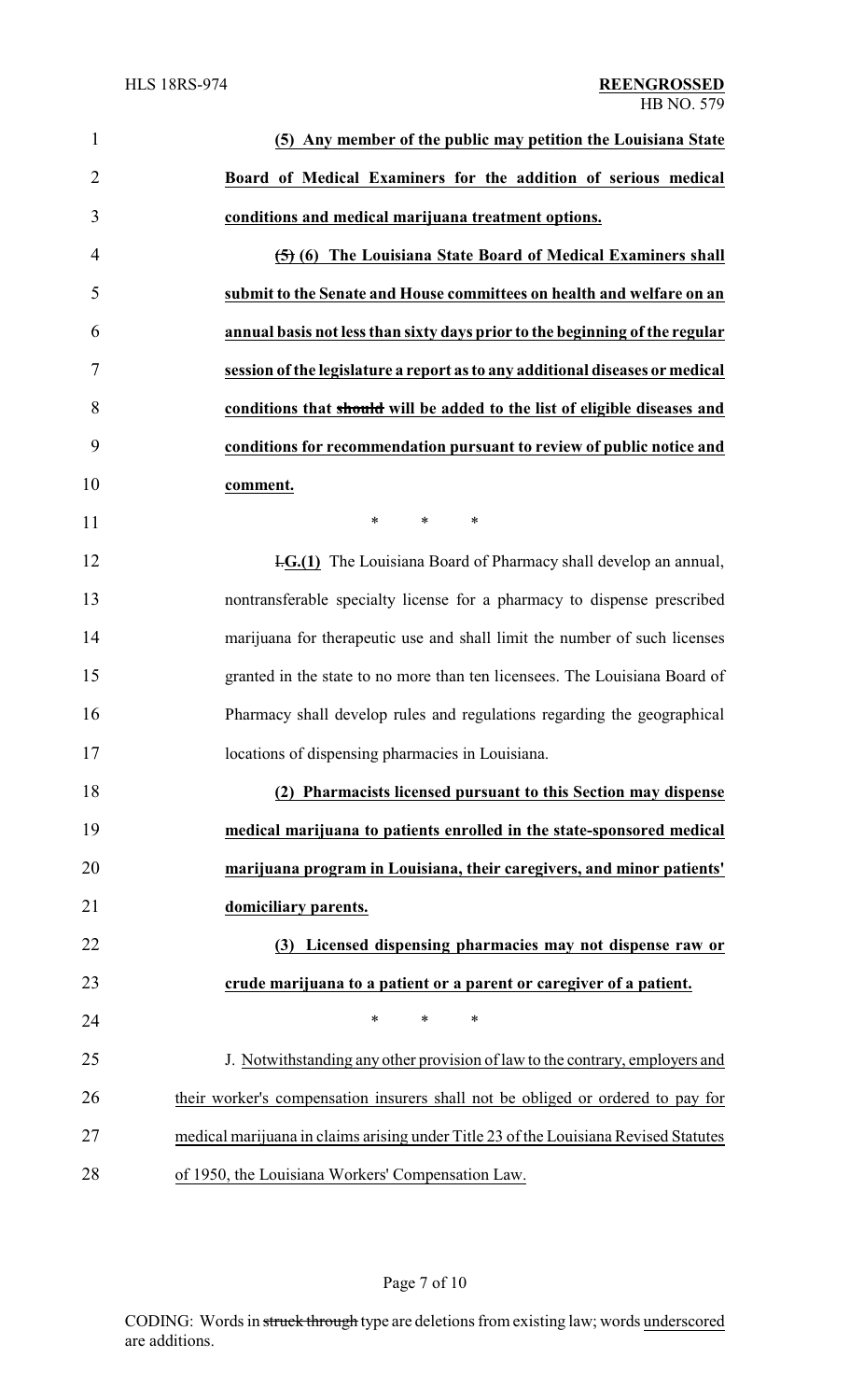1 K. The provisions of this Section shall terminate on January 1, 2020.

#### DIGEST

The digest printed below was prepared by House Legislative Services. It constitutes no part of the legislative instrument. The keyword, one-liner, abstract, and digest do not constitute part of the law or proof or indicia of legislative intent. [R.S. 1:13(B) and 24:177(E)]

| HB 579 Reengrossed | 2018 Regular Session | James |
|--------------------|----------------------|-------|
|                    |                      |       |

**Abstract:** Provides relative to the conditions for which medical marijuana may be recommended or prescribed.

#### **Recommendation of Medical Marijuana**

Present law authorizes physicians who are domiciled in La. and licensed by and in good standing with the La. State Board of Medical Examiners to recommend tetrahydrocannabinols (commonly referred to as "medical marijuana"), or chemical derivatives thereof, for therapeutic use by patients clinically diagnosed as suffering from a debilitating medical condition. Defines "debilitating medical condition" to mean cancer, positive status for human immunodeficiency virus, acquired immune deficiency syndrome, cachexia or wasting syndrome, seizure disorders, epilepsy, spasticity, Crohn's disease, muscular dystrophy, or multiple sclerosis.

Proposed law adds the following to the set of conditions for which medical marijuana may be recommended:

- (1) Glaucoma.
- (2) Severe muscle spasms.
- (3) Intractable pain.
- (4) Post-traumatic stress disorder.
- (5) Parkinson's disease.

Proposed law defines "intractable pain" as a pain state in which the cause of the pain cannot be removed or otherwise treated with the consent of the patient and which, in the generally accepted course of medical practice, no relief or cure of the cause of the pain is possible, or none has been found after reasonable efforts. Provides further that intractable pain is pain so chronic and severe as to otherwise warrant an opiate prescription.

Proposed law provides that any member of the public may petition the La. State Board of Medical Examiners for the addition of serious medical conditions and medical marijuana treatment options.

Present law requires the La. Board of Pharmacy to develop an annual, nontransferable specialty license for a pharmacy to dispense recommended marijuana for therapeutic use. Provides that the number of such licenses shall be no more than ten. Proposed law retains present law and authorizes pharmacists licensed pursuant to present law to dispense medical marijuana to patients, their caregivers, and minor patients' domiciliary parents.

Proposed law prohibits licensed marijuana dispensing pharmacies from dispensing raw or crude marijuana to a patient or their parent or caregiver.

#### Page 8 of 10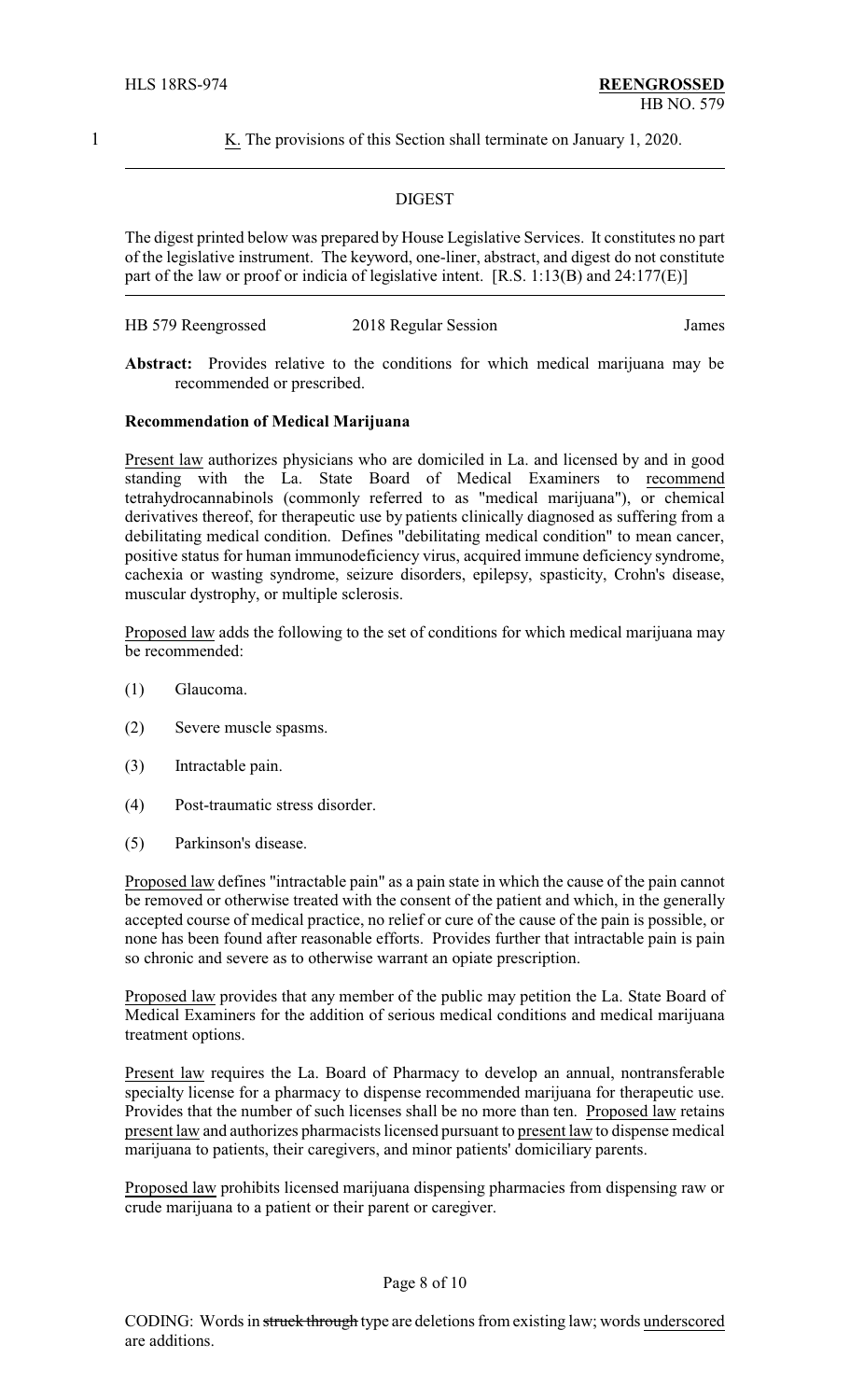Proposed law stipulates that employers and their worker's compensation insurers shall not be obliged or ordered to pay for recommended medical marijuana in claims arising under present law relative to worker's compensation.

# **Prescription of Medical Marijuana**

Present law authorizes physicians who are domiciled in La. and licensed by and in good standing with the La. State Board of Medical Examiners to prescribe, rather than recommend, medical marijuana for therapeutic use by patients clinically diagnosed as suffering from a debilitating medical condition if and when the U.S. Drug Enforcement Administration reclassifies marijuana from a Schedule I drug to a Schedule II drug, thereby allowing the drug to be legally prescribed. Defines "debilitating medical condition" to mean cancer, positive status for human immunodeficiency virus, acquired immune deficiency syndrome, cachexia or wasting syndrome, seizure disorders, epilepsy, spasticity, Crohn's disease, muscular dystrophy, or multiple sclerosis.

Proposed law revises present law to authorize physicians who are domiciled in La. and licensed by and in good standing with the La. State Board of Medical Examiners to prescribe marijuana or marijuana preparations for therapeutic use by patients clinically diagnosed as suffering from a debilitating medical condition. Adds the following to the set of conditions for which medical marijuana may be prescribed:

- (1) Glaucoma.
- (2) Severe muscle spasms.
- (3) Intractable pain.
- (4) Post-traumatic stress disorder.

Proposed law defines "intractable pain" as a pain state in which the cause of the pain cannot be removed or otherwise treated with the consent of the patient and which, in the generally accepted course of medical practice, no relief or cure of the cause of the pain is possible, or none has been found after reasonable efforts. Provides further that intractable pain is pain so chronic and severe as to otherwise warrant an opiate prescription.

Proposed law provides that any member of the public may petition the La. State Board of Medical Examiners for the addition of serious medical conditions and medical marijuana treatment options.

Present law requires the La. Board of Pharmacy to develop an annual, nontransferable specialty license for a pharmacy to dispense prescribed marijuana for therapeutic use. Provides that the number of such licenses shall be no more than ten. Proposed law retains present law and authorizes pharmacists licensed pursuant to present law to dispense medical marijuana to patients, their caregivers, and minor patients' domiciliary parents.

Proposed law prohibits licensed marijuana dispensing pharmacies from dispensing raw or crude marijuana to a patient or their parent or caregiver.

Proposed law stipulates that employers and their worker's compensation insurers shall not be obliged or ordered to pay for recommended medical marijuana in claims arising under present law relative to worker's compensation.

(Amends R.S. 40:1046(A), (G), and (J) and R.S. 40:1046(A), (G), (J) and as amended and reenacted by §2 of Act No. 96 of the 2016 R.S.; Adds R.S. 40:1046(K) and R.S. 40:1046(K) of §2 of Act No. 96 of the 2016 R.S.)

#### Page 9 of 10